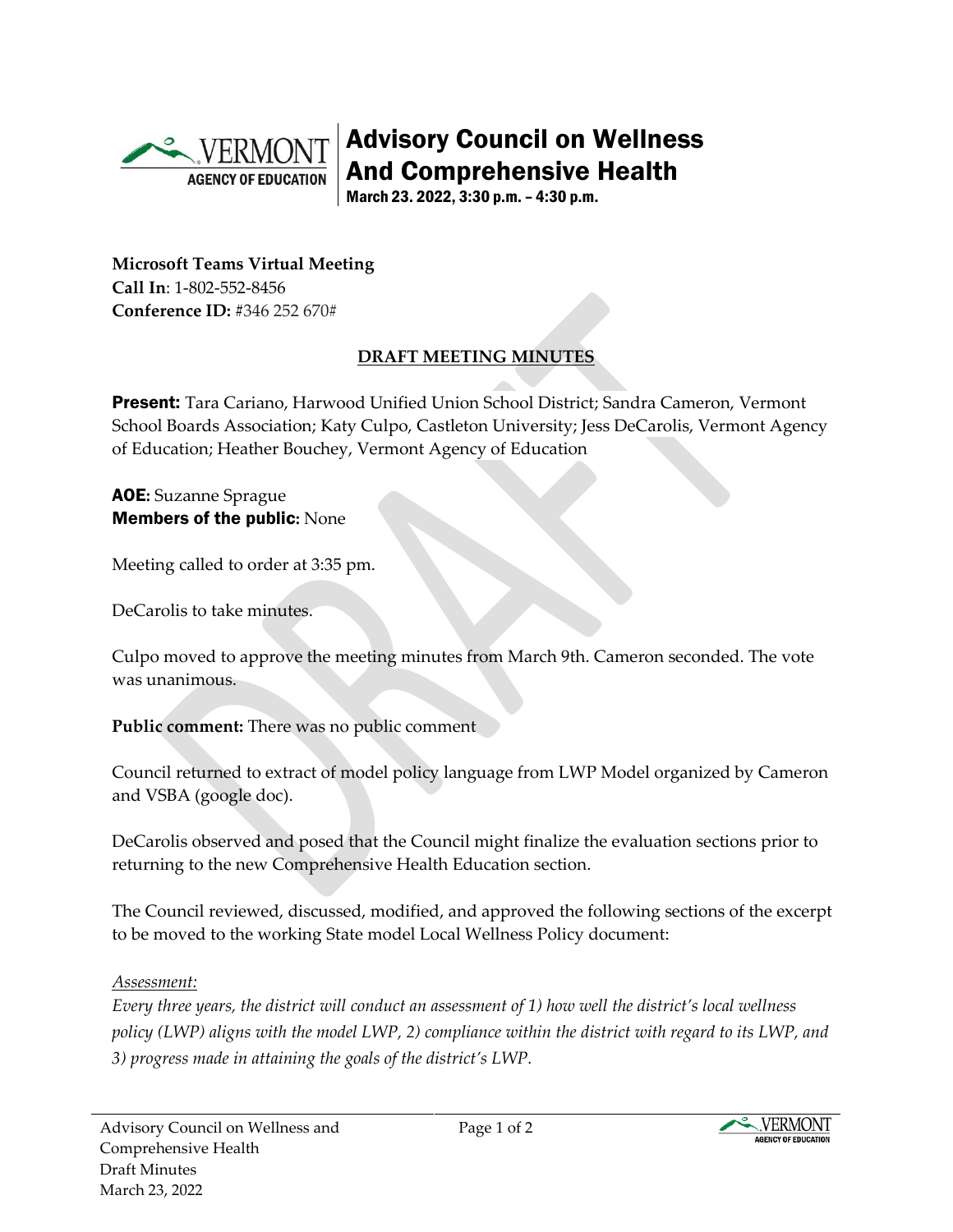### *7. Policy Implementation*

*A. The superintendent or designee will convene a local wellness team that includes parents, students, school food service program personnel, physical education and health education teachers, school board members, school administration, members of the public, and school health professionals, which may include school nurses, school counselors, school-based clinicians, school social workers or behavioral health professionals.*

*B. The superintendent or designee shall periodically monitor district programs and curriculum to ensure compliance with this policy*

*and any administrative procedures established to carry out the requirements of this policy.*

*C. The district shall annually inform and update the public about the content and implementation of this policy, including the extent to which district schools are in compliance with this policy, the extent to which this policy compares to the model local wellness policies and a description of the progress made in attaining the goals of this policy.*

*D. The superintendent or designee shall report at least annually to the board and to the public on the district's compliance with law and policies related to student wellness. The report shall include information as to the content and implementation of this policy, and an assurance that district guidelines for reimbursable meals are not less restrictive than regulations and guidelines issued for schools in accordance with federal law.*

### *NEW:*

*The Superintendent or designee will assist in ensuring compliance with the School District's LWP includes goals for all six required components (minimum) and that evidence-based strategies have been reviewed and considered in the development of those goals.*

*The local wellness team will participate in the development, implementation, monitoring, and annual review and update of*

*the LWP in order to prepare annual progress reports and triennial assessments.*

*The superintendent or designee is responsible for ensuring that the district is in compliance with any Administrative Review procedures of the State Educational Agency (SEA).*

### *5. Comprehensive Health Education*

*A. The superintendent or designee shall ensure the development and delivery of comprehensive health education as required by state law (currently 16 V.S.A. § 131, 16 V.S.A. § 906(3), 16 V.S.A. § 909) and Education Quality Standards Rules (Series 2000), Pupils Rules (Series 4000) (as specified), and in coordination with expectations delineated in 16 V.S.A § 132 and Act 151 of 2012.*